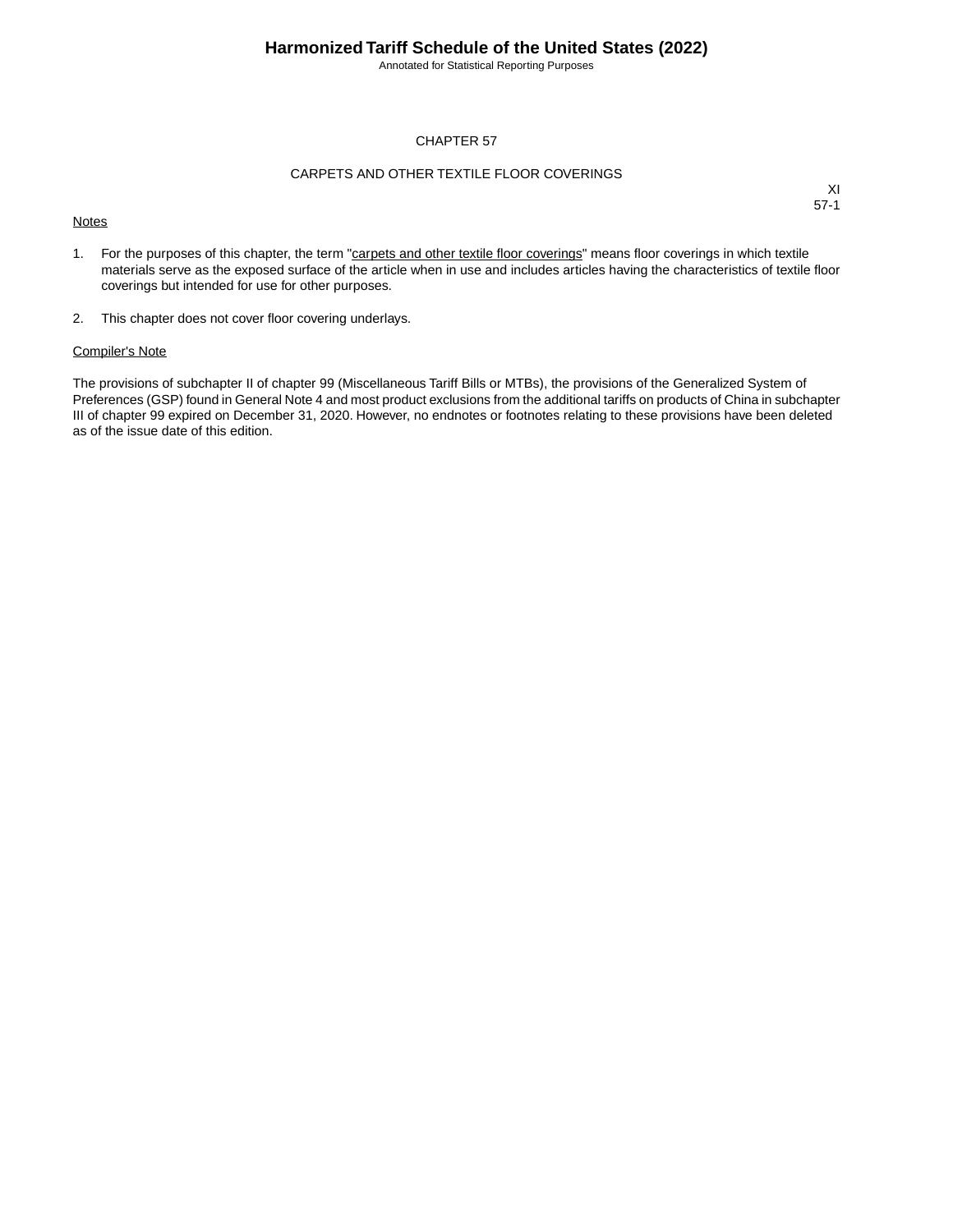Annotated for Statistical Reporting Purposes

| Heading/      | Stat.       |                                                                                                | Unit                              | Rates of Duty      |                                  |     |  |
|---------------|-------------|------------------------------------------------------------------------------------------------|-----------------------------------|--------------------|----------------------------------|-----|--|
| Subheading    | Suf-<br>fix | <b>Article Description</b>                                                                     | of<br>Quantity                    | General            | Special                          | 2   |  |
| 5701          |             | Carpets and other textile floor coverings, knotted, whether or                                 |                                   |                    |                                  |     |  |
|               |             | not made up:                                                                                   |                                   |                    |                                  |     |  |
| 5701.10       |             | Of wool or fine animal hair:<br>In which the pile was hand-inserted or hand-knotted            |                                   |                    |                                  |     |  |
|               |             | during weaving or knitting, with over 50 percent by                                            |                                   |                    |                                  |     |  |
|               |             | weight of the pile being hair of the alpaca, guanaco,                                          |                                   |                    |                                  |     |  |
|               |             | huarizo, llama, misti, suri or any combination of these                                        |                                   |                    |                                  |     |  |
| 5701.10.13 00 |             | hairs:<br>Certified hand-loomed and folklore products                                          | $\mathsf{Im}^2$ .                 | Free $\frac{1}{2}$ |                                  | 45% |  |
|               |             |                                                                                                | kg                                |                    |                                  |     |  |
| 5701.10.16 00 |             |                                                                                                | $m2$ .                            | Free <sup>1/</sup> |                                  | 45% |  |
|               |             |                                                                                                | kg                                |                    |                                  |     |  |
|               |             | Other:                                                                                         |                                   |                    |                                  |     |  |
| 5701.10.40 00 |             | Hand-hooked, that is, in which the tufts were<br>inserted and knotted by hand or by means of a |                                   |                    |                                  |     |  |
|               |             |                                                                                                | m <sup>2</sup> Free <sup>2/</sup> |                    |                                  | 45% |  |
|               |             |                                                                                                | kg                                |                    |                                  |     |  |
| 5701.10.90 00 |             |                                                                                                | $m^2$ 4.5% <sup>27</sup>          |                    | Free (AU, BH, CL,                | 45% |  |
|               |             |                                                                                                | kg                                |                    | CO, IL, JO, KR,                  |     |  |
|               |             |                                                                                                |                                   |                    | MA, NP, OM, P,<br>PA, PE, S, SG) |     |  |
| 5701.90       |             | Of other textile materials:                                                                    |                                   |                    |                                  |     |  |
| 5701.90.10    |             | With pile inserted and knotted during weaving or                                               |                                   |                    |                                  |     |  |
|               |             |                                                                                                |                                   |                    |                                  | 45% |  |
|               | 10          |                                                                                                | $\mathsf{m}^2$                    |                    |                                  |     |  |
|               |             |                                                                                                | kg                                |                    |                                  |     |  |
|               |             | Other:                                                                                         | m <sup>2</sup>                    |                    |                                  |     |  |
|               | 20          |                                                                                                | kg                                |                    |                                  |     |  |
|               | 30          | Of man-made fibers (665)                                                                       | $\mathsf{m}^2$                    |                    |                                  |     |  |
|               |             |                                                                                                | kg                                |                    |                                  |     |  |
|               | 90          |                                                                                                | m <sup>2</sup>                    |                    |                                  |     |  |
|               |             |                                                                                                | kg                                |                    |                                  |     |  |
| 5701.90.20    |             |                                                                                                |                                   | Free <sup>2/</sup> |                                  | 60% |  |
|               | 10          | Hand-hooked, that is, in which the tufts were                                                  |                                   |                    |                                  |     |  |
|               |             | inserted and knotted by hand or by means of a                                                  | m <sup>2</sup>                    |                    |                                  |     |  |
|               |             |                                                                                                | kg                                |                    |                                  |     |  |
|               |             | Other:                                                                                         |                                   |                    |                                  |     |  |
|               | 20          |                                                                                                | m <sup>2</sup>                    |                    |                                  |     |  |
|               |             |                                                                                                | kg                                |                    |                                  |     |  |
|               | 30          |                                                                                                | m <sup>2</sup>                    |                    |                                  |     |  |
|               |             |                                                                                                | kg                                |                    |                                  |     |  |
|               | 90          |                                                                                                | m <sup>2</sup><br>kg              |                    |                                  |     |  |
|               |             |                                                                                                |                                   |                    |                                  |     |  |
|               |             |                                                                                                |                                   |                    |                                  |     |  |
|               |             |                                                                                                |                                   |                    |                                  |     |  |
|               |             |                                                                                                |                                   |                    |                                  |     |  |
|               |             |                                                                                                |                                   |                    |                                  |     |  |
|               |             |                                                                                                |                                   |                    |                                  |     |  |
|               |             |                                                                                                |                                   |                    |                                  |     |  |
|               |             |                                                                                                |                                   |                    |                                  |     |  |
|               |             |                                                                                                |                                   |                    |                                  |     |  |
|               |             |                                                                                                |                                   |                    |                                  |     |  |
|               |             |                                                                                                |                                   |                    |                                  |     |  |
|               |             |                                                                                                |                                   |                    |                                  |     |  |
|               |             |                                                                                                |                                   |                    |                                  |     |  |
|               |             |                                                                                                |                                   |                    |                                  |     |  |
|               |             |                                                                                                |                                   |                    |                                  |     |  |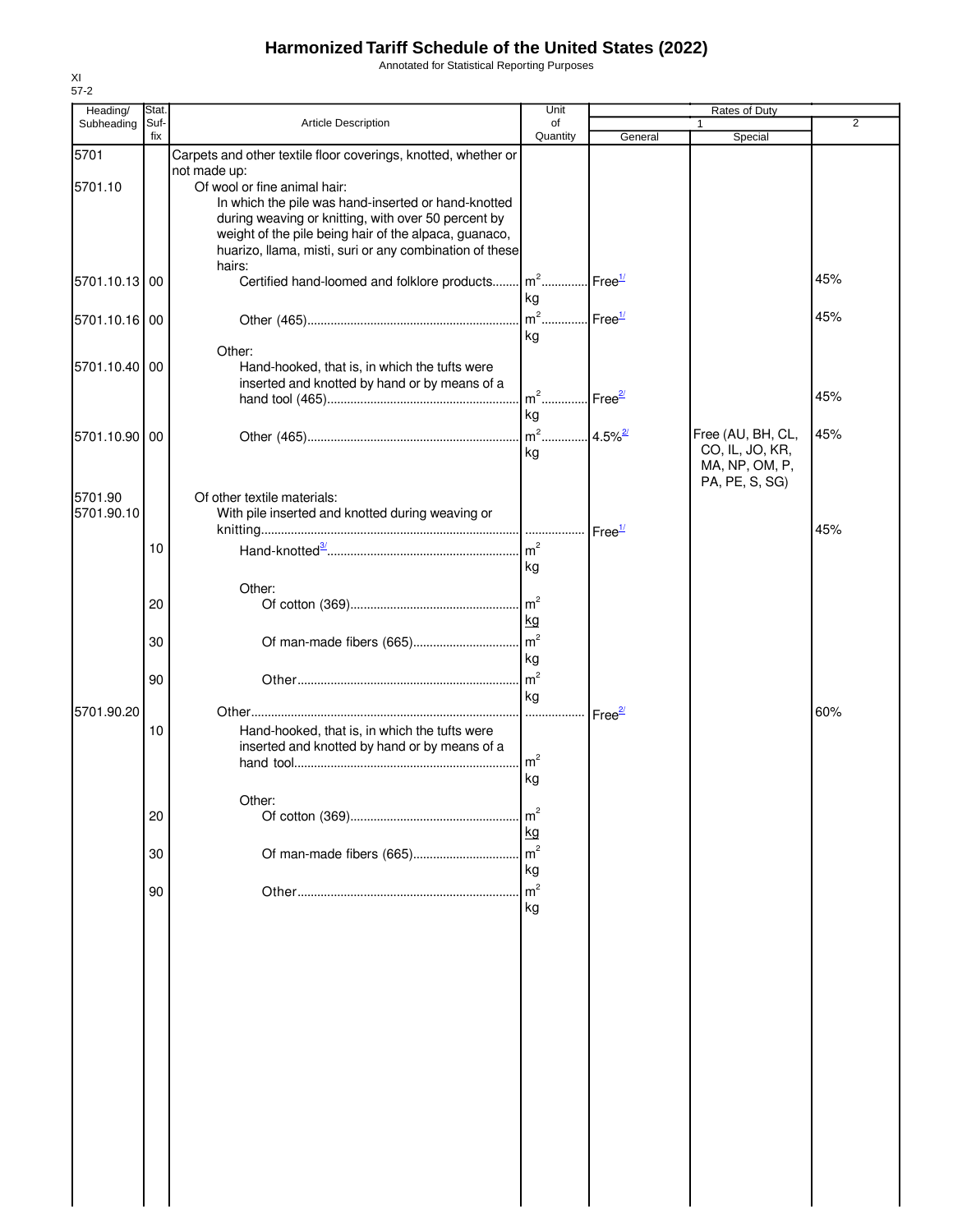Annotated for Statistical Reporting Purposes

| Heading/                 | Stat.       |                                                                                                                                                                                | Unit                 |                    |   | Rates of Duty |                       |
|--------------------------|-------------|--------------------------------------------------------------------------------------------------------------------------------------------------------------------------------|----------------------|--------------------|---|---------------|-----------------------|
| Subheading               | Suf-<br>fix | Article Description                                                                                                                                                            | of<br>Quantity       | General            | 1 | Special       | $\overline{2}$        |
| 5702                     |             | Carpets and other textile floor coverings, woven, not tufted or<br>flocked, whether or not made up, including "Kelem",<br>"Schumacks", "Karamanie" and similar handwoven rugs: |                      |                    |   |               |                       |
| 5702.10                  |             | "Kelem", "Schumacks", "Karamanie" and similar hand<br>woven rugs:                                                                                                              |                      |                    |   |               |                       |
| 5702.10.10               | 00          | Certified hand-loomed and folklore products                                                                                                                                    | $m2$ .<br>kg         | Free <sup>1/</sup> |   |               | 45%                   |
| 5702.10.90               | 10          | Of wool or fine animal hair (465)                                                                                                                                              | m <sup>2</sup>       | Free <sup>1/</sup> |   |               | 45%                   |
|                          |             |                                                                                                                                                                                | kg                   |                    |   |               |                       |
|                          | 20          |                                                                                                                                                                                | m <sup>2</sup><br>kg |                    |   |               |                       |
|                          | 30          |                                                                                                                                                                                | m <sup>2</sup><br>kg |                    |   |               |                       |
|                          | 90          |                                                                                                                                                                                | m <sup>2</sup><br>kg |                    |   |               |                       |
| 5702.20<br>5702.20.10 00 |             | Floor coverings of coconut fibers (coir):                                                                                                                                      | $m2$ .               | Free <sup>1/</sup> |   |               | \$1.29/m <sup>2</sup> |
| 5702.20.20 00            |             |                                                                                                                                                                                | kg<br>$m2$ .         | Free <sup>1/</sup> |   |               | 16%                   |
|                          |             |                                                                                                                                                                                | kg                   |                    |   |               |                       |
|                          |             |                                                                                                                                                                                |                      |                    |   |               |                       |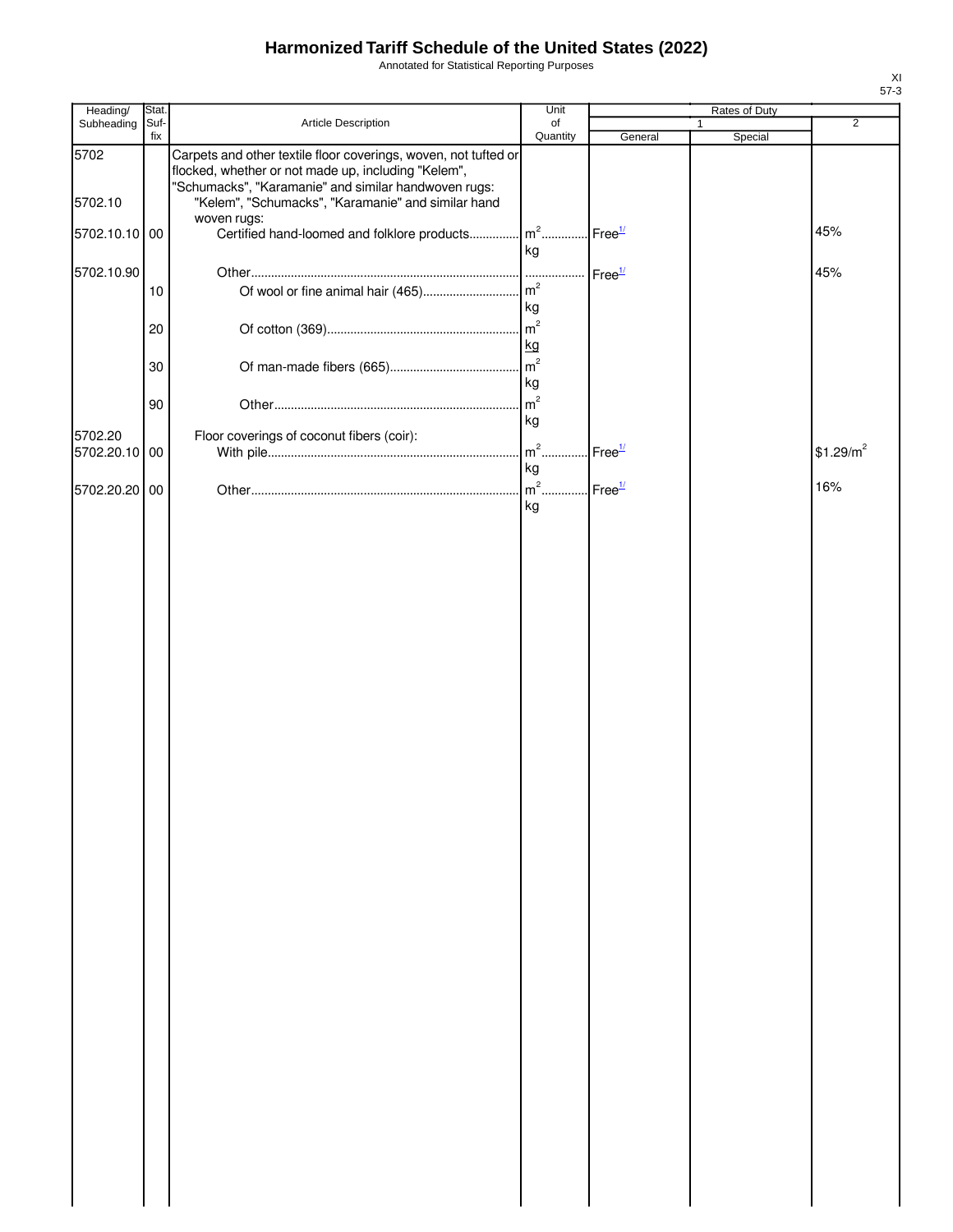Annotated for Statistical Reporting Purposes

| Heading/                                | Stat.       |                                                                                                                                                                                                                                                                                                                                                                                  | Unit           |                        |                                                                                                          |                |
|-----------------------------------------|-------------|----------------------------------------------------------------------------------------------------------------------------------------------------------------------------------------------------------------------------------------------------------------------------------------------------------------------------------------------------------------------------------|----------------|------------------------|----------------------------------------------------------------------------------------------------------|----------------|
| Subheading                              | Suf-<br>fix | Article Description                                                                                                                                                                                                                                                                                                                                                              | of<br>Quantity | General                | Special                                                                                                  | $\overline{2}$ |
| 5702 (con.)<br>5702.31<br>5702.31.10 00 |             | Carpets and other textile floor coverings, woven, not tufted or<br>flocked, whether or not made up, including "Kelem",<br>"Schumacks", "Karamanie" and similar handwoven rugs: (con.)<br>Other, of pile construction, not made up:<br>Of wool or fine animal hair:<br>Wilton (including brussels) and velvet (including<br>tapestry) floor coverings and floor coverings of like |                |                        | Free (AU, BH, CL,<br>CO, IL, JO, KR,                                                                     | 60%            |
| 5702.31.20 00                           |             |                                                                                                                                                                                                                                                                                                                                                                                  | kg<br>kg       | $4\%$ <sup>1/</sup>    | MA, OM, P, PA,<br>PE, S, SG)<br>Free (AU, BH, CL,<br>CO, IL, JO, KR,<br>MA, NP, OM, P,<br>PA, PE, S, SG) | 60%            |
| 5702.32<br>5702.32.10 00                |             | Of man-made textile materials:<br>Wilton (including brussels) and velvet (including<br>tapestry) floor coverings and floor coverings of like                                                                                                                                                                                                                                     | kg             | $8\%$ <sup>1/</sup>    | Free (AU, BH, CL,<br>CO, IL, JO, KR,<br>MA, OM, P, PA,<br>PE, S, SG)                                     | 60%            |
| 5702.32.20 00                           |             |                                                                                                                                                                                                                                                                                                                                                                                  | $m2$<br>kg     | $7\%$ <sup>1/</sup>    | Free (AU, BH, CL,<br>CO, IL, JO, KR,<br>MA, OM, P, PA,<br>PE, S, SG)                                     | 60%            |
| 5702.39<br>5702.39.10 00                |             | Of other textile materials:                                                                                                                                                                                                                                                                                                                                                      | kg             | $I$ Free $\frac{1}{2}$ |                                                                                                          | 35%            |
| 5702.39.20                              |             |                                                                                                                                                                                                                                                                                                                                                                                  |                | $3.6\%$ <sup>1/</sup>  | Free (AU, BH, CL,<br>CO, E <sup>*</sup> , IL, JO, KR,<br>MA, OM, P, PA,<br>PE, S, SG)                    | 60%            |
|                                         | 10          |                                                                                                                                                                                                                                                                                                                                                                                  | kg             |                        |                                                                                                          |                |
|                                         | 90          |                                                                                                                                                                                                                                                                                                                                                                                  | kg             |                        |                                                                                                          |                |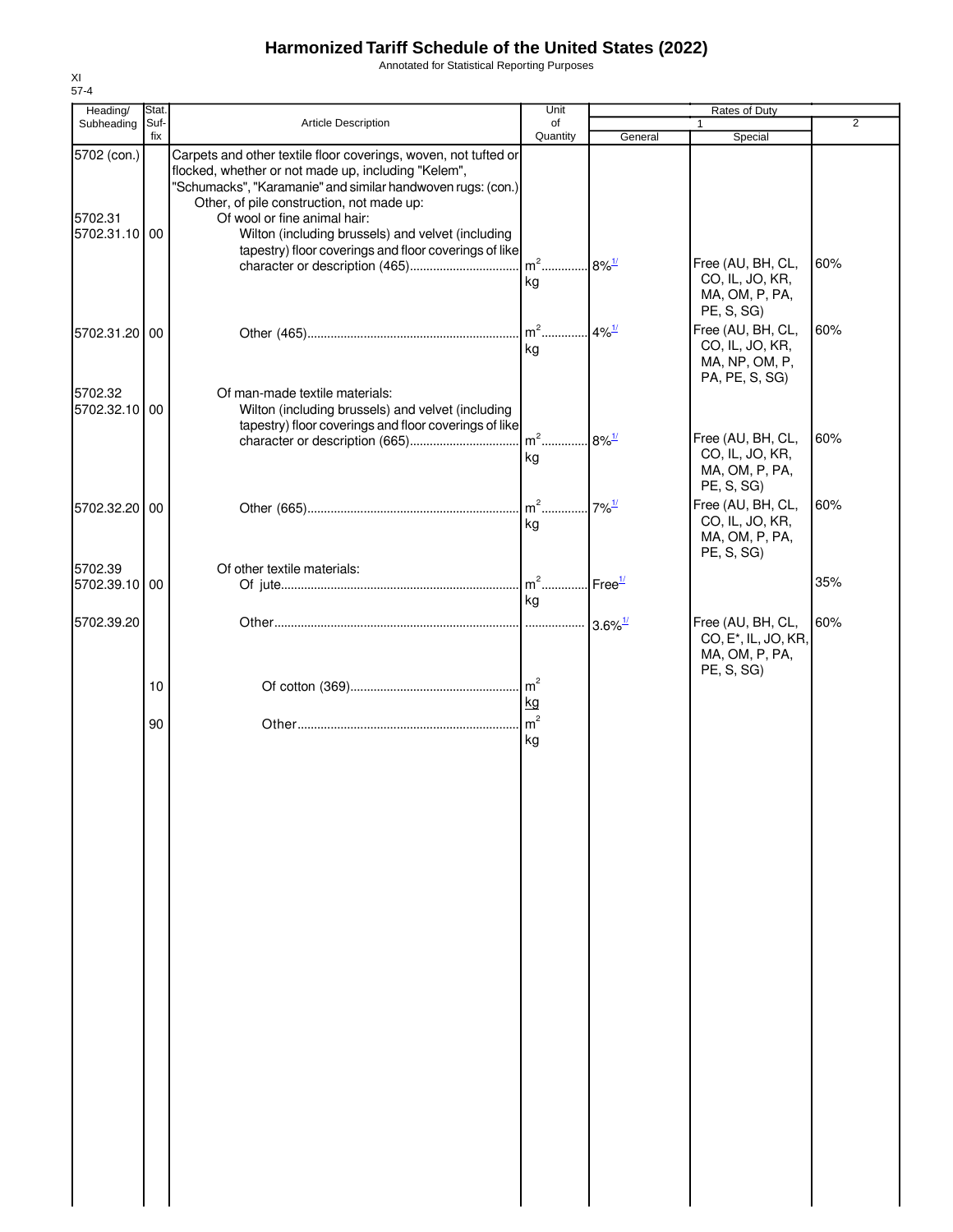Annotated for Statistical Reporting Purposes

| Heading/                             | Stat.       |                                                                                                                                                                                                                                                                                                                                                                              | Unit                          |                    | Rates of Duty                                                        |                |
|--------------------------------------|-------------|------------------------------------------------------------------------------------------------------------------------------------------------------------------------------------------------------------------------------------------------------------------------------------------------------------------------------------------------------------------------------|-------------------------------|--------------------|----------------------------------------------------------------------|----------------|
| Subheading                           | Suf-<br>fix | Article Description                                                                                                                                                                                                                                                                                                                                                          | of<br>Quantity                | General            | Special                                                              | $\overline{2}$ |
| 5702 (con.)<br>5702.41<br>5702.41.10 | 00          | Carpets and other textile floor coverings, woven, not tufted or<br>flocked, whether or not made up, including "Kelem",<br>"Schumacks", "Karamanie" and similar handwoven rugs: (con.)<br>Other, of pile construction, made up:<br>Of wool or fine animal hair:<br>Wilton (including brussels) and velvet (including<br>tapestry) floor coverings and floor coverings of like |                               |                    |                                                                      |                |
|                                      |             | character or description (465)                                                                                                                                                                                                                                                                                                                                               | $m^2$<br>kg                   | Free <sup>1/</sup> |                                                                      | 60%            |
| 5702.41.20                           | 00          |                                                                                                                                                                                                                                                                                                                                                                              | $m^2$                         | Free <sup>1/</sup> |                                                                      | 60%            |
| 5702.42<br>5702.42.10 00             |             | Of man-made textile materials:<br>Wilton (including brussels) and velvet (including<br>tapestry) floor coverings and floor coverings of like                                                                                                                                                                                                                                 | kg<br>$m2$<br>kg              | Free <sup>1/</sup> |                                                                      | 60%            |
|                                      |             |                                                                                                                                                                                                                                                                                                                                                                              |                               |                    |                                                                      |                |
| 5702.42.20                           | 20<br>80    | Not made on a power-driven loom (665) m <sup>2</sup>                                                                                                                                                                                                                                                                                                                         | . <br>.<br>kg<br>$\sqrt{m^2}$ | Free <sup>1/</sup> |                                                                      | 60%            |
| 5702.49<br>5702.49.10                |             | Of other textile materials:                                                                                                                                                                                                                                                                                                                                                  | kg                            |                    |                                                                      | 35%            |
|                                      | 20          | Not made on a power-driven loom (369) m <sup>2</sup>                                                                                                                                                                                                                                                                                                                         | kg                            | Free <sup>1/</sup> |                                                                      |                |
|                                      | 80          |                                                                                                                                                                                                                                                                                                                                                                              | m <sup>2</sup>                |                    |                                                                      | 35%            |
| 5702.49.15 00                        |             |                                                                                                                                                                                                                                                                                                                                                                              |                               |                    | Free (AU, B, BH, CL,                                                 | 60%            |
| 5702.49.20                           | 00          |                                                                                                                                                                                                                                                                                                                                                                              | kg                            |                    | CO, E <sup>*</sup> , IL, JO, KR,<br>MA, NP, OM, P,<br>PA, PE, S, SG) |                |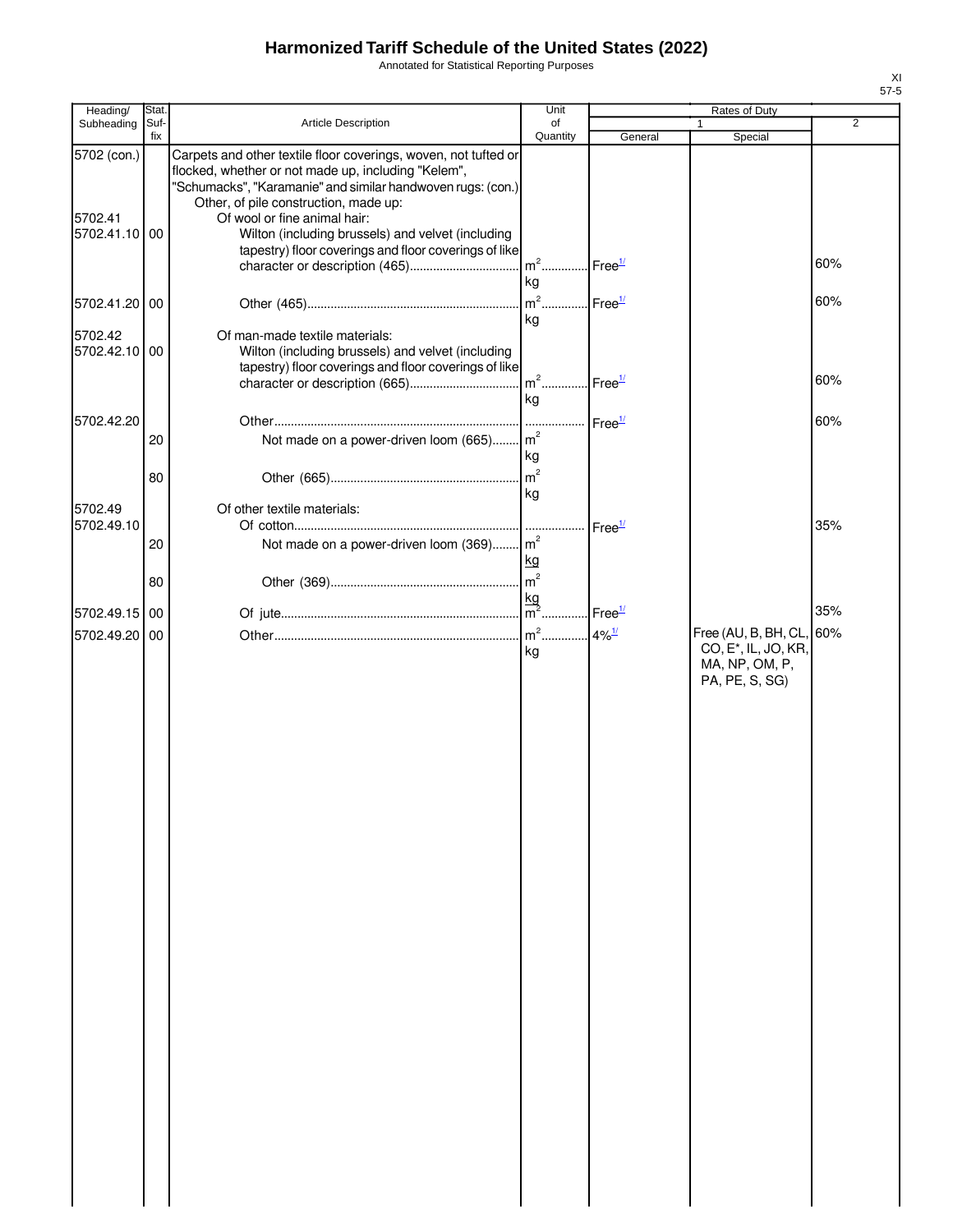Annotated for Statistical Reporting Purposes

| Heading/      | Stat. |                                                                                                                        | Unit              | Rates of Duty         |                                                                  |     |
|---------------|-------|------------------------------------------------------------------------------------------------------------------------|-------------------|-----------------------|------------------------------------------------------------------|-----|
| Subheading    | Suf-  | Article Description                                                                                                    | of                |                       |                                                                  | 2   |
| 5702 (con.)   | fix   | Carpets and other textile floor coverings, woven, not tufted or<br>flocked, whether or not made up, including "Kelem", | Quantity          | General               | Special                                                          |     |
| 5702.50       |       | "Schumacks", "Karamanie" and similar handwoven rugs: (con.)<br>Other, not of pile construction, not made up:           |                   |                       |                                                                  |     |
|               |       | Of wool or fine animal hair:<br>Woven, but not made on a power-driven loom                                             |                   |                       |                                                                  |     |
| 5702.50.20 00 |       |                                                                                                                        | $m2$<br>kg        | $4.3\%$ <sup>1/</sup> | Free (A, AU, BH, CL, 45%<br>CO, D, IL, JO, KR,<br>MA, OM, P, PA, |     |
|               |       |                                                                                                                        |                   |                       | PE, S, SG)                                                       |     |
| 5702.50.40 00 |       |                                                                                                                        | $m2$<br>kg        | $6.3\%$ <sup>1/</sup> | Free (AU, BH, CL,<br>CO, IL, JO, KR,<br>MA, NP, OM, P,           | 60% |
| 5702.50.52 00 |       | Of man-made textile materials (665)                                                                                    | $\mathsf{Im}^2$ . | $4.7\%$ <sup>1/</sup> | PA, PE, S, SG)<br>Free (AU, BH, CL,<br>CO, IL, JO, KR,           | 40% |
|               |       |                                                                                                                        | kg                |                       | MA, OM, P, PA,<br>PE, S, SG)                                     |     |
| 5702.50.56 00 |       | Of other textile materials:                                                                                            | $m2$              | $6.8\%$ <sup>1/</sup> | Free (AU, BH, CL,                                                | 45% |
|               |       |                                                                                                                        | kg                |                       | CO, IL, JO, KR,<br>MA, OM, P, PA,<br>PE, S, SG)                  |     |
| 5702.50.59 00 |       |                                                                                                                        | $m2$<br>kg        | $2.7\%$ <sup>1/</sup> | Free (AU, BH, CL,<br>CO, E <sup>*</sup> , IL, JO, KR,            | 40% |
|               |       |                                                                                                                        |                   |                       | MA, NP, OM, P,<br>PA, PE, S, SG)                                 |     |
|               |       |                                                                                                                        |                   |                       |                                                                  |     |
|               |       |                                                                                                                        |                   |                       |                                                                  |     |
|               |       |                                                                                                                        |                   |                       |                                                                  |     |
|               |       |                                                                                                                        |                   |                       |                                                                  |     |
|               |       |                                                                                                                        |                   |                       |                                                                  |     |
|               |       |                                                                                                                        |                   |                       |                                                                  |     |
|               |       |                                                                                                                        |                   |                       |                                                                  |     |
|               |       |                                                                                                                        |                   |                       |                                                                  |     |
|               |       |                                                                                                                        |                   |                       |                                                                  |     |
|               |       |                                                                                                                        |                   |                       |                                                                  |     |
|               |       |                                                                                                                        |                   |                       |                                                                  |     |
|               |       |                                                                                                                        |                   |                       |                                                                  |     |
|               |       |                                                                                                                        |                   |                       |                                                                  |     |
|               |       |                                                                                                                        |                   |                       |                                                                  |     |
|               |       |                                                                                                                        |                   |                       |                                                                  |     |
|               |       |                                                                                                                        |                   |                       |                                                                  |     |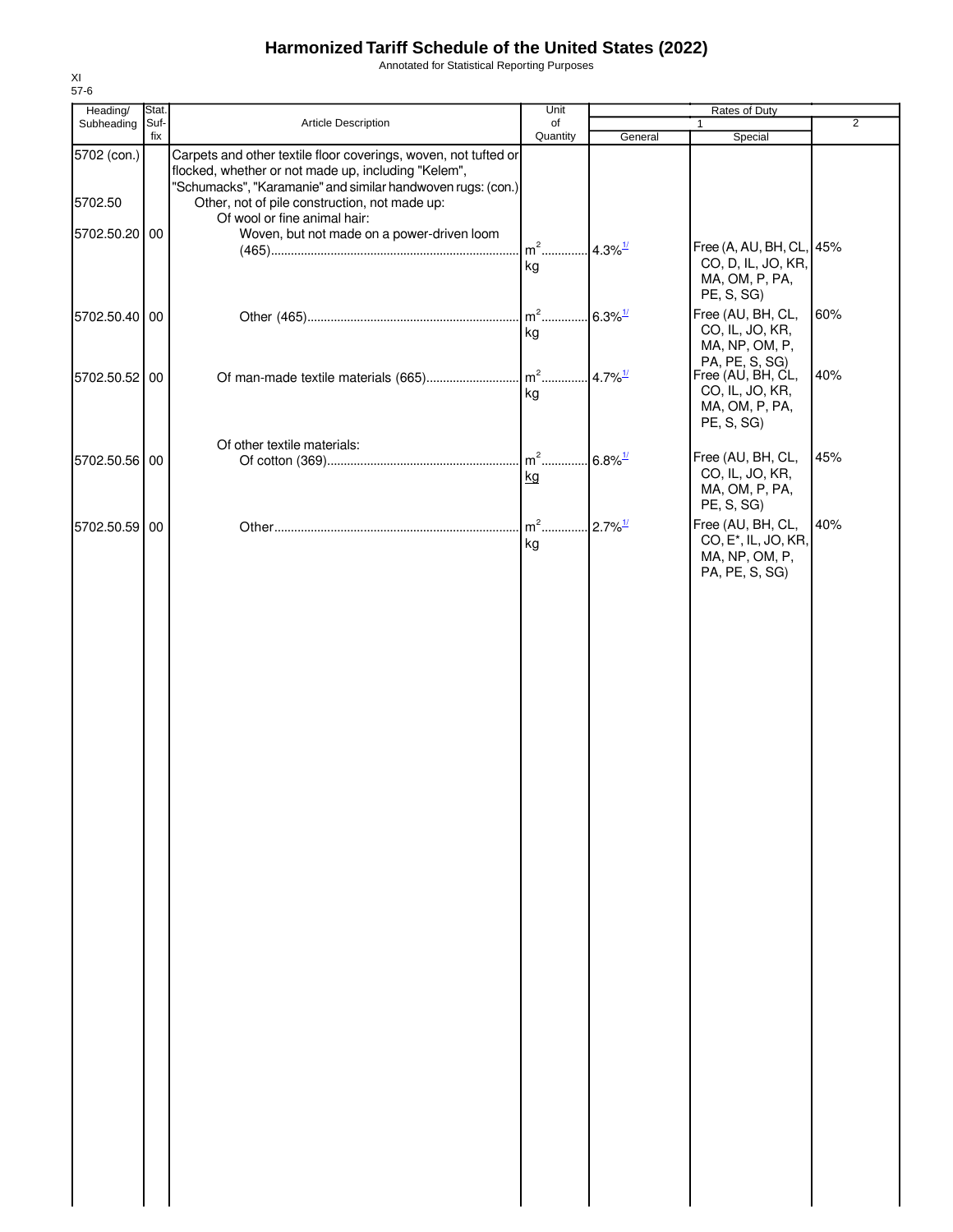Annotated for Statistical Reporting Purposes

| Heading/                 | Stat.       |                                                                                                                                                                                                                                    | Unit                                    |                        | Rates of Duty                                                                                    |                |
|--------------------------|-------------|------------------------------------------------------------------------------------------------------------------------------------------------------------------------------------------------------------------------------------|-----------------------------------------|------------------------|--------------------------------------------------------------------------------------------------|----------------|
| Subheading               | Suf-<br>fix | Article Description                                                                                                                                                                                                                | of<br>Quantity                          |                        |                                                                                                  | $\overline{2}$ |
| 5702 (con.)              |             | Carpets and other textile floor coverings, woven, not tufted or<br>flocked, whether or not made up, including "Kelem",<br>"Schumacks", "Karamanie" and similar handwoven rugs: (con.)<br>Other, not of pile construction, made up: |                                         | General                | Special                                                                                          |                |
| 5702.91                  |             | Of wool or fine animal hair:<br>Woven, but not made on a power-driven loom:                                                                                                                                                        |                                         |                        |                                                                                                  |                |
| 5702.91.20 00            |             | Certified hand-loomed and folklore                                                                                                                                                                                                 | $m2$ .                                  | Free <sup>1/</sup>     |                                                                                                  | 45%            |
| 5702.91.30 00            |             |                                                                                                                                                                                                                                    | kg<br>$m2$<br>kg                        | $4.3\%$ <sup>1/</sup>  | Free (A*, AU, BH,<br>CL, CO, D, IL, JO,<br>KR, MA, NP, OM,                                       | 45%            |
| 5702.91.40 00            |             |                                                                                                                                                                                                                                    | $m^2$<br>kg                             | $.3.6\%$ <sup>1/</sup> | P, PA, PE, S, SG)<br>Free (AU, BH, CL,<br>CO, IL, JO, KR,<br>MA, NP, OM, P,                      | 60%            |
| 5702.92<br>5702.92.10 00 |             | Of man-made textile materials:<br>Woven, but not made on a power-driven loom                                                                                                                                                       | $m^2$                                   | $.2.7\%$ <sup>1/</sup> | PA, PE, S, SG)<br>Free (A*, AU, BH,                                                              | 40%            |
|                          |             |                                                                                                                                                                                                                                    | kg                                      |                        | CL, CO, D, IL, JO,<br>KR, MA, OM, P,<br>PA, PE, S, SG)                                           |                |
| 5702.92.90 00            |             |                                                                                                                                                                                                                                    | $m2$<br>kg                              | $2.7\%$ <sup>1/</sup>  | Free (AU, BH, CL,<br>CO, IL, JO, KR,<br>MA, NP, OM, P,<br>PA, PE, S, SG)                         | 40%            |
| 5702.99                  |             | Of other textile materials:<br>Of cotton:                                                                                                                                                                                          |                                         |                        |                                                                                                  |                |
| 5702.99.05 00            |             | Woven, but not made on a power-driven loom                                                                                                                                                                                         | m <sup>2</sup> 6.8% <sup>1/</sup><br>kg |                        | Free (A*, AU, BH,<br>CL, CO, D, IL, JO,<br>KR, MA, OM, P,<br>PA, PE, S, SG)                      | 45%            |
| 5702.99.15 00            |             |                                                                                                                                                                                                                                    | $\mathsf{m}^2$<br><u>kg</u>             | $6.8\%$ <sup>1/</sup>  | Free (AU, BH, CL,<br>CO, IL, JO, KR,<br>MA, NP, OM, P,                                           | 45%            |
| 5702.99.20 00            |             |                                                                                                                                                                                                                                    | $m2$ .<br>kg                            | $2.7\%$ <sup>1/</sup>  | PA, PE, S, SG)<br>Free (A*, AU, BH,<br>CL, CO, D, E, IL,<br>JO, KR, MA, OM,<br>P, PA, PE, S, SG) | 40%            |
|                          |             |                                                                                                                                                                                                                                    |                                         |                        |                                                                                                  |                |
|                          |             |                                                                                                                                                                                                                                    |                                         |                        |                                                                                                  |                |
|                          |             |                                                                                                                                                                                                                                    |                                         |                        |                                                                                                  |                |
|                          |             |                                                                                                                                                                                                                                    |                                         |                        |                                                                                                  |                |
|                          |             |                                                                                                                                                                                                                                    |                                         |                        |                                                                                                  |                |
|                          |             |                                                                                                                                                                                                                                    |                                         |                        |                                                                                                  |                |
|                          |             |                                                                                                                                                                                                                                    |                                         |                        |                                                                                                  |                |
|                          |             |                                                                                                                                                                                                                                    |                                         |                        |                                                                                                  |                |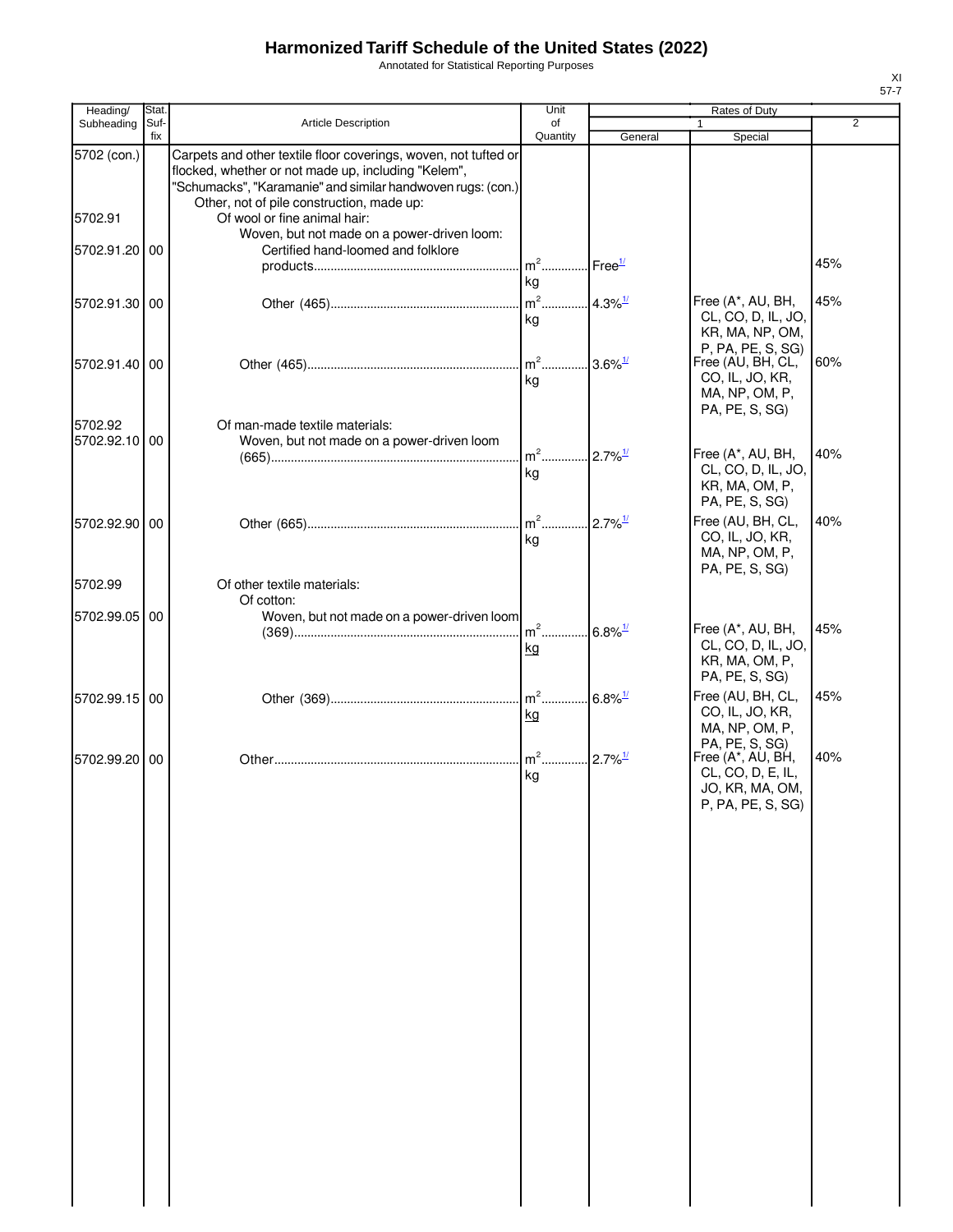Annotated for Statistical Reporting Purposes

| Heading/      | Stat. |                                                                     | Unit                                            | Rates of Duty         |                          |                |  |
|---------------|-------|---------------------------------------------------------------------|-------------------------------------------------|-----------------------|--------------------------|----------------|--|
| Subheading    | Suf-  | Article Description                                                 | of                                              |                       | $\mathbf{1}$             | $\overline{2}$ |  |
|               | fix   |                                                                     | Quantity                                        | General               | Special                  |                |  |
| 5703          |       | Carpets and other textile floor coverings (including turf), tufted, |                                                 |                       |                          |                |  |
|               |       | whether or not made up:                                             |                                                 |                       |                          |                |  |
| 5703.10       |       | Of wool or fine animal hair:                                        |                                                 |                       |                          |                |  |
| 5703.10.20 00 |       | Hand-hooked, that is, in which the tufts were inserted              |                                                 |                       |                          |                |  |
|               |       |                                                                     |                                                 | $.6\%$ <sup>4/</sup>  | Free (A*, AU, B, BH, 60% |                |  |
|               |       |                                                                     | kg                                              |                       | CL, CO, D, IL, JO,       |                |  |
|               |       |                                                                     |                                                 |                       | KR, MA, NP, OM,          |                |  |
|               |       |                                                                     |                                                 |                       | P, PA, PE, S, SG)        |                |  |
| 5703.10.80 00 |       |                                                                     | $m2$                                            | $6\%$ <sup>1/</sup>   | Free (AU, B, BH, CL, 60% |                |  |
|               |       |                                                                     | kg                                              |                       | CO, IL, JO, KR,          |                |  |
|               |       |                                                                     |                                                 |                       | MA, NP, OM, P,           |                |  |
|               |       |                                                                     |                                                 |                       | PA, PE, S, SG)           |                |  |
|               |       | Of nylon or other polyamides:                                       |                                                 |                       |                          |                |  |
| 5703.21.00    |       |                                                                     |                                                 | $6.7\%$ <sup>1/</sup> | Free (AU, B, BH, CL, 60% |                |  |
|               |       |                                                                     |                                                 |                       | CO, IL, JO, KR,          |                |  |
|               |       |                                                                     |                                                 |                       | MA, OM, P, PA,           |                |  |
|               |       |                                                                     |                                                 |                       | PE, S, SG)               |                |  |
|               | 10    | Measuring not more than 5.25 $m^2$ in area (665) $m^2$              |                                                 |                       |                          |                |  |
|               |       |                                                                     | kg                                              |                       |                          |                |  |
|               | 90    |                                                                     | $\mathsf{m}^2$                                  |                       |                          |                |  |
|               |       |                                                                     | kg                                              |                       |                          |                |  |
| 5703.29       |       | Other:                                                              |                                                 |                       |                          |                |  |
| 5703.29.10 00 |       | Hand-hooked, that is, in which the tufts were                       |                                                 |                       |                          |                |  |
|               |       | inserted by hand or by means of a hand tool                         |                                                 |                       |                          |                |  |
|               |       |                                                                     | $\frac{1}{2}$ m <sup>2</sup> 5.8% <sup>1/</sup> |                       | Free (A, AU, BH, CL, 60% |                |  |
|               |       |                                                                     | kg                                              |                       | CO, D, IL, JO, KR,       |                |  |
|               |       |                                                                     |                                                 |                       | MA, OM, P, PA,           |                |  |
|               |       |                                                                     |                                                 |                       | PE, S, SG)               |                |  |
| 5703.29.20    |       |                                                                     |                                                 |                       | Free (AU, B, BH, CL, 60% |                |  |
|               |       |                                                                     |                                                 |                       | CO, IL, JO, KR,          |                |  |
|               |       |                                                                     |                                                 |                       |                          |                |  |
|               |       |                                                                     |                                                 |                       | MA, OM, P, PA,           |                |  |
|               |       |                                                                     |                                                 |                       | PE, S, SG)               |                |  |
|               | 10    | Measuring not more than 5.25 m <sup>2</sup> in area                 |                                                 |                       |                          |                |  |
|               |       |                                                                     | $\mathsf{m}^2$                                  |                       |                          |                |  |
|               |       |                                                                     | kg                                              |                       |                          |                |  |
|               | 90    |                                                                     | $\mathsf{m}^2$                                  |                       |                          |                |  |
|               |       |                                                                     | kg                                              |                       |                          |                |  |
|               |       |                                                                     |                                                 |                       |                          |                |  |
|               |       |                                                                     |                                                 |                       |                          |                |  |
|               |       |                                                                     |                                                 |                       |                          |                |  |
|               |       |                                                                     |                                                 |                       |                          |                |  |
|               |       |                                                                     |                                                 |                       |                          |                |  |
|               |       |                                                                     |                                                 |                       |                          |                |  |
|               |       |                                                                     |                                                 |                       |                          |                |  |
|               |       |                                                                     |                                                 |                       |                          |                |  |
|               |       |                                                                     |                                                 |                       |                          |                |  |
|               |       |                                                                     |                                                 |                       |                          |                |  |
|               |       |                                                                     |                                                 |                       |                          |                |  |
|               |       |                                                                     |                                                 |                       |                          |                |  |
|               |       |                                                                     |                                                 |                       |                          |                |  |
|               |       |                                                                     |                                                 |                       |                          |                |  |
|               |       |                                                                     |                                                 |                       |                          |                |  |
|               |       |                                                                     |                                                 |                       |                          |                |  |
|               |       |                                                                     |                                                 |                       |                          |                |  |
|               |       |                                                                     |                                                 |                       |                          |                |  |
|               |       |                                                                     |                                                 |                       |                          |                |  |
|               |       |                                                                     |                                                 |                       |                          |                |  |
|               |       |                                                                     |                                                 |                       |                          |                |  |
|               |       |                                                                     |                                                 |                       |                          |                |  |
|               |       |                                                                     |                                                 |                       |                          |                |  |
|               |       |                                                                     |                                                 |                       |                          |                |  |
|               |       |                                                                     |                                                 |                       |                          |                |  |
|               |       |                                                                     |                                                 |                       |                          |                |  |
|               |       |                                                                     |                                                 |                       |                          |                |  |
|               |       |                                                                     |                                                 |                       |                          |                |  |
|               |       |                                                                     |                                                 |                       |                          |                |  |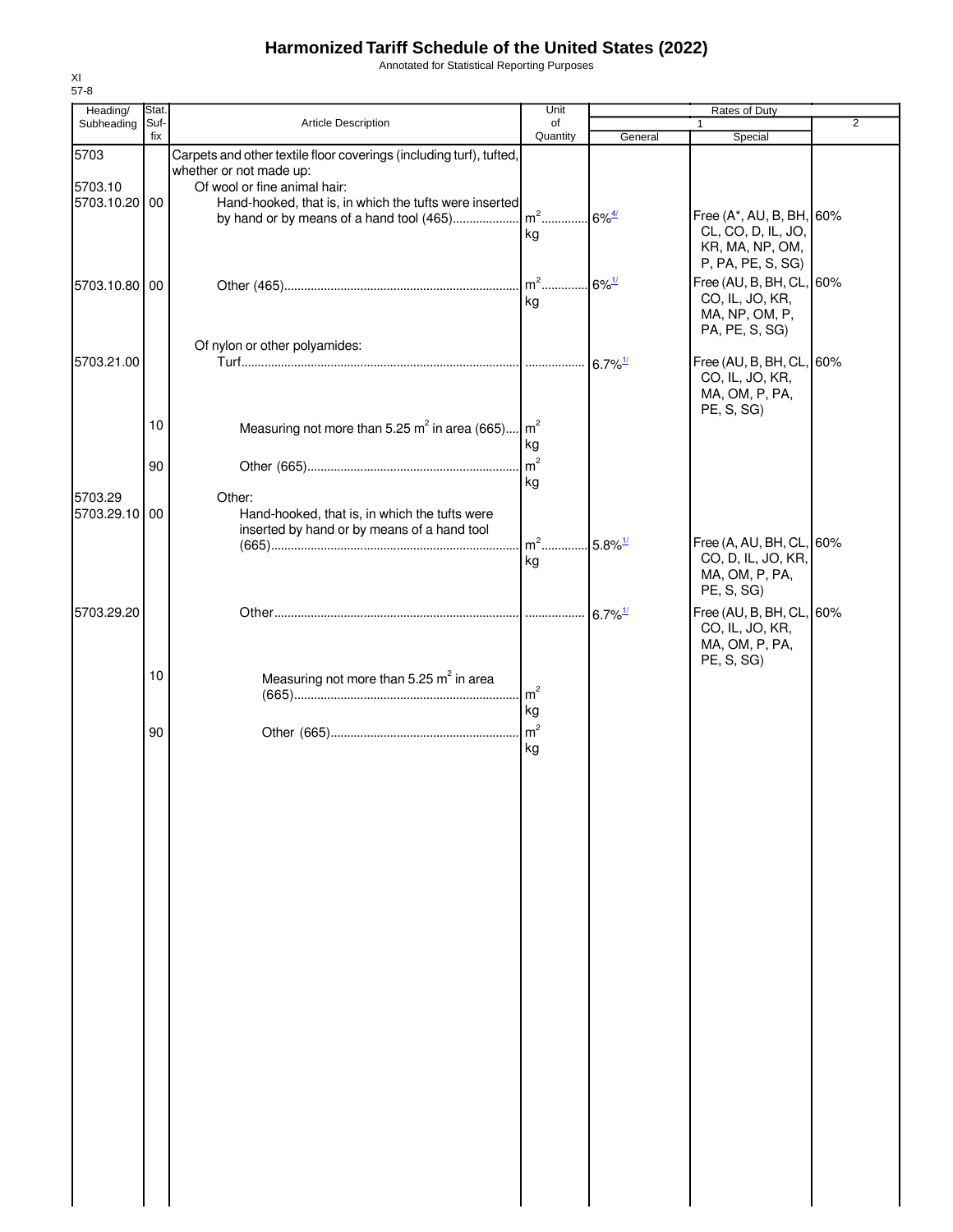Annotated for Statistical Reporting Purposes

| Heading/                 | Stat. |                                                                                                                                               | Unit                 |                       | Rates of Duty                                                                               |                |
|--------------------------|-------|-----------------------------------------------------------------------------------------------------------------------------------------------|----------------------|-----------------------|---------------------------------------------------------------------------------------------|----------------|
| Subheading               | Suf-  | Article Description                                                                                                                           | of                   |                       |                                                                                             | $\overline{2}$ |
|                          | fix   |                                                                                                                                               | Quantity             | General               | Special                                                                                     |                |
| 5703 (con.)              |       | Carpets and other textile floor coverings (including turf), tufted,<br>whether or not made up: (con.)<br>Of other man-made textile materials: |                      |                       |                                                                                             |                |
| 5703.31.00               |       |                                                                                                                                               |                      | $6\%$ <sup>1/</sup>   | Free (AU, B, BH, CL, 60%<br>CO, IL, JO, KR,<br>MA, OM, P, PA,<br>PE, S, SG)                 |                |
|                          | 30    | Measuring not more than 5.25 m <sup>2</sup> in area (665)                                                                                     | m <sup>2</sup><br>kg |                       |                                                                                             |                |
|                          | 60    | Other:<br>In rolls of a width equal to or exceeding 1.0<br>meter, or in sheets measuring 1.0 meter or                                         | m <sup>2</sup>       |                       |                                                                                             |                |
|                          | 85    |                                                                                                                                               | kg<br>m <sup>2</sup> |                       |                                                                                             |                |
| 5703.39<br>5703.39.10 00 |       | Other:<br>Hand-hooked, that is, in which the tufts were<br>inserted by hand or by means of a hand tool                                        | kg                   |                       |                                                                                             |                |
|                          |       |                                                                                                                                               | $m2$<br>kg           | $6\%$ <sup>1/</sup>   | Free (A, AU, B, BH, 60%<br>CL, CO, D, IL, JO,<br>KR, MA, OM, P,<br>PA, PE, S, SG)           |                |
| 5703.39.20               |       |                                                                                                                                               |                      | $6\%$ <sup>1/</sup>   | Free (AU, B, BH, CL, 60%<br>CO, IL, JO, KR,<br>MA, OM, P, PA,<br>PE, S, SG)                 |                |
|                          | 30    | Measuring not more than 5.25 m <sup>2</sup> in area                                                                                           | m <sup>2</sup><br>kg |                       |                                                                                             |                |
|                          | 90    |                                                                                                                                               | m <sup>2</sup>       |                       |                                                                                             |                |
| 5703.90.00 00            |       |                                                                                                                                               | kg<br>$m^2$<br>kg    | $3.8\%$ <sup>1/</sup> | Free (A, AU, B, BH, 60%<br>CL, CO, D, E, IL,<br>JO, KR, MA, NP,<br>OM, P, PA, PE, S,<br>SG) |                |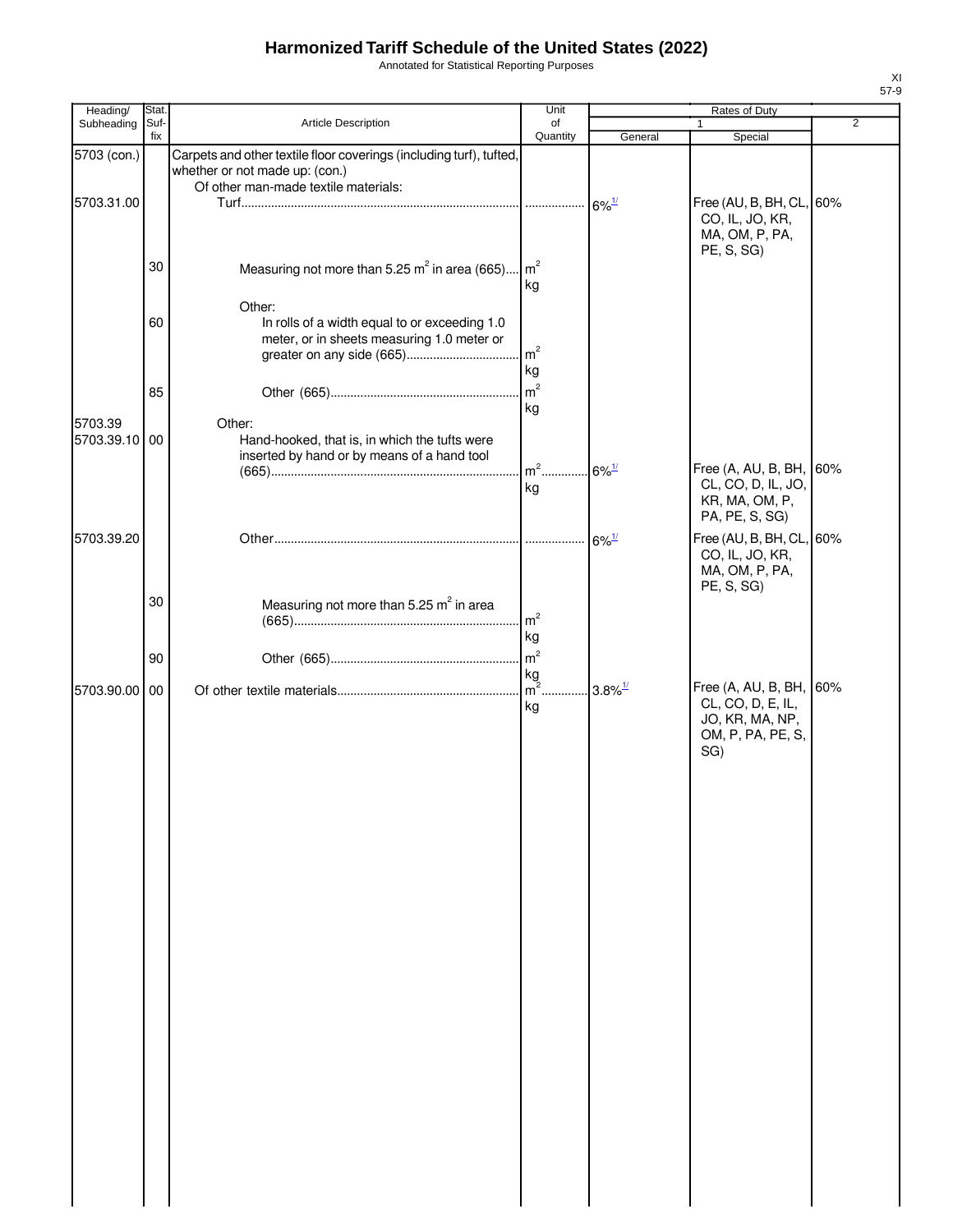Annotated for Statistical Reporting Purposes

| Heading/      | Stat. |                                                                   | Unit                       |                    | Rates of Duty                                                |     |
|---------------|-------|-------------------------------------------------------------------|----------------------------|--------------------|--------------------------------------------------------------|-----|
| Subheading    | Suf-  | <b>Article Description</b>                                        | of                         |                    |                                                              | 2   |
| 5704          | fix   | Carpets and other textile floor coverings, of felt, not tufted or | Quantity                   | General            | Special                                                      |     |
| 5704.10.00    |       | flocked, whether or not made up:                                  |                            |                    | Free (AU, BH, CL,<br>CO, IL, JO, KR,<br>MA, OM, P, PA,       | 40% |
|               | 10    |                                                                   | kg                         |                    | PE, S, SG)                                                   |     |
|               | 90    |                                                                   | $\mathsf{Im}^2$<br>kg      |                    |                                                              |     |
| 5704.20.00    |       | Tiles, having a maximum surface area exceeding 0.3m <sup>2</sup>  |                            | Free <sup>1/</sup> |                                                              | 40% |
|               | 10    |                                                                   | kg                         |                    |                                                              |     |
|               | 90    |                                                                   | kg                         |                    |                                                              |     |
| 5704.90.01    | 10    |                                                                   |                            | Free <sup>1/</sup> |                                                              | 40% |
|               | 90    |                                                                   | kg                         |                    |                                                              |     |
| 5705.00       |       | Other carpets and other textile floor coverings, whether or not   | kg                         |                    |                                                              |     |
| 5705.00.10 00 |       | made up:                                                          | $m^2$                      | Free <sup>1/</sup> |                                                              | 16% |
| 5705.00.20    |       |                                                                   | kg                         |                    | Free (AU, B, BH, CL, 35%<br>CO, E <sup>*</sup> , IL, JO, KR, |     |
|               | 05    | Of wool or fine animal hair:                                      |                            |                    | MA, NP, OM, P,<br>PA, PE, S, SG)                             |     |
|               | 15    |                                                                   | kg                         |                    |                                                              |     |
|               | 20    |                                                                   | kg<br>kg                   |                    |                                                              |     |
|               | 30    |                                                                   |                            |                    |                                                              |     |
|               | 90    |                                                                   | кg<br>m <sup>2</sup><br>kg |                    |                                                              |     |
|               |       |                                                                   |                            |                    |                                                              |     |
|               |       |                                                                   |                            |                    |                                                              |     |
|               |       |                                                                   |                            |                    |                                                              |     |
|               |       |                                                                   |                            |                    |                                                              |     |
|               |       |                                                                   |                            |                    |                                                              |     |
|               |       |                                                                   |                            |                    |                                                              |     |
|               |       |                                                                   |                            |                    |                                                              |     |
|               |       |                                                                   |                            |                    |                                                              |     |
|               |       |                                                                   |                            |                    |                                                              |     |
|               |       |                                                                   |                            |                    |                                                              |     |